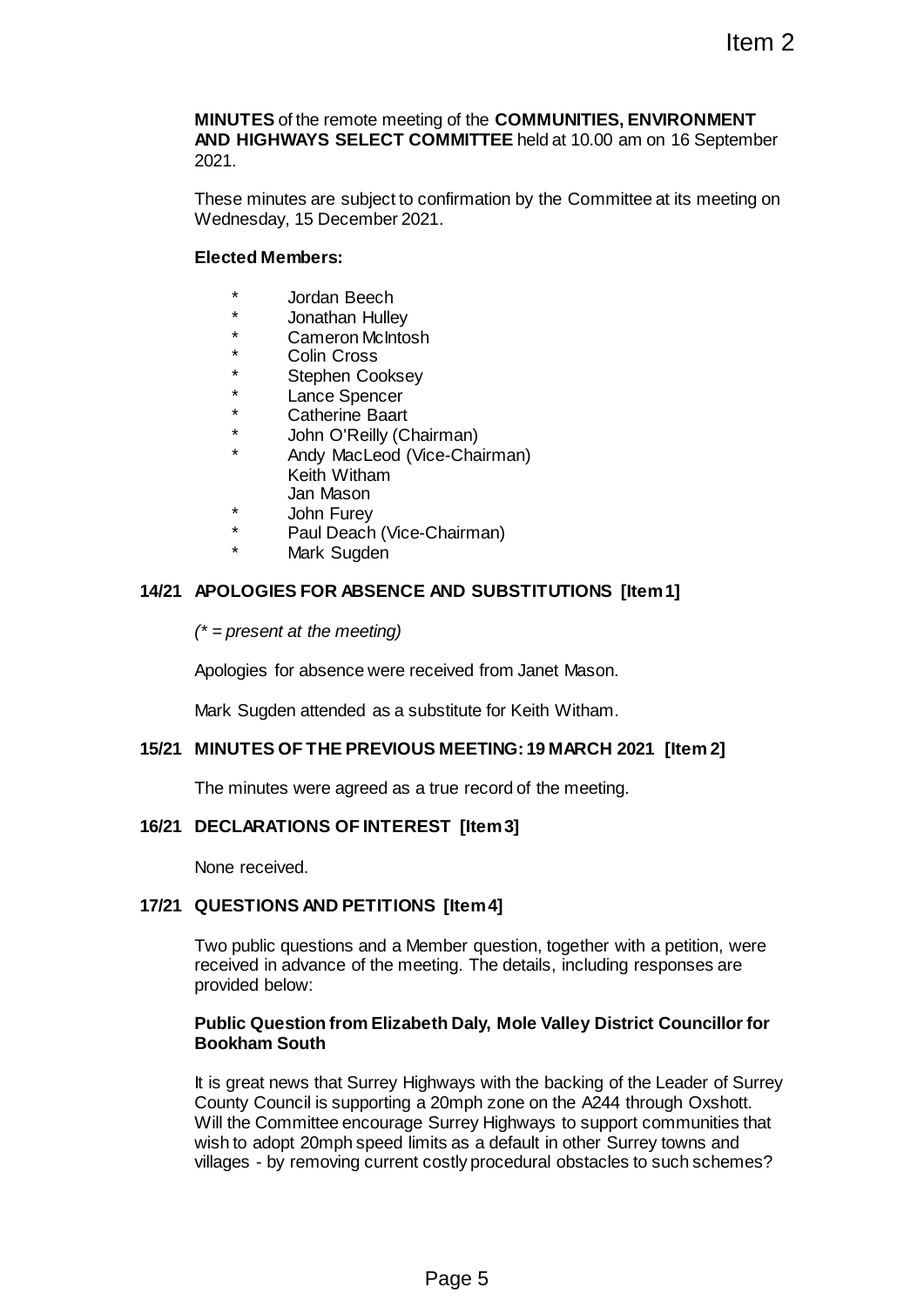#### **Answer:**

Cabinet Member for Transport and Infrastructure stated that the County Council are currently consulting on a new Local Transport Plan (LTP4) which places greater priority on a sustainable travel hierarchy with walking and cycling at the top. To support this, the LTP4 advises making 20 mph the speed limit for shopping and residential streets where appropriate. This is already happening in a number of locations. For example, there is already a 20-mph speed limit in Reigate town centre, and several roads adjacent to Guildford town centre bounded by Woodbridge Road, York Road and Stoke Road have recently been reduced to 20 mph. Also, work is also taking place to develop 20 mph schemes for Farnham, Caterham and Weybridge town centres.

It was right and proper that local communities and local councillors be consulted and have their say on the speed limits set for their roads where they live, within the framework set by the County Council, and in consultation with the police. There was also a need to follow the correct procedure set by central government to advertise local speed limit legal orders. There were no procedural obstacles to such schemes – instead the County Council's process ensured that local people were consulted appropriately, and new schemes were effective in managing vehicle speeds.

#### **Member Question from Catherine Baart**

Surrey County Council applied to the government for £1.697m Tranche 1 funding, to support the rollout of emergency travel measures during the pandemic to encourage more cycling and walking. When the Council was only granted £848,000, it decided to match the government funding with a further £848,000 from its own resources. However, the Council subsequently withdrew its match funding to focus on an application for Tranche 2 funding for larger scale permanent improvements to the highway network. Please confirm that the £848,000 remains earmarked for active travel improvements, in addition to Tranche 2 funding?

#### **Answer:**

Cabinet Member for Transport and Infrastructure said that he was pleased to confirm that after a successful bid the County Council received £6,445,750 of tranche 2 government funding to introduce eight permanent active travel schemes. Details of these were on Surrey Council website. The Council had also submitted an ambitious bid for tranche 3 funding of £8,130,796 and hoped to learn the outcome of this bid in the new few weeks. Tranche 1 funding was primarily for temporary measures associated with the pandemic – helping people socially distant/reducing the need for public transport and the Council delivered 21 schemes with the grant of £848k. The Council was now focusing its efforts on long lasting improvements. With the successful bids to government, the proposed match funding for tranche 1 was not needed but would be made available if required to support further tranches.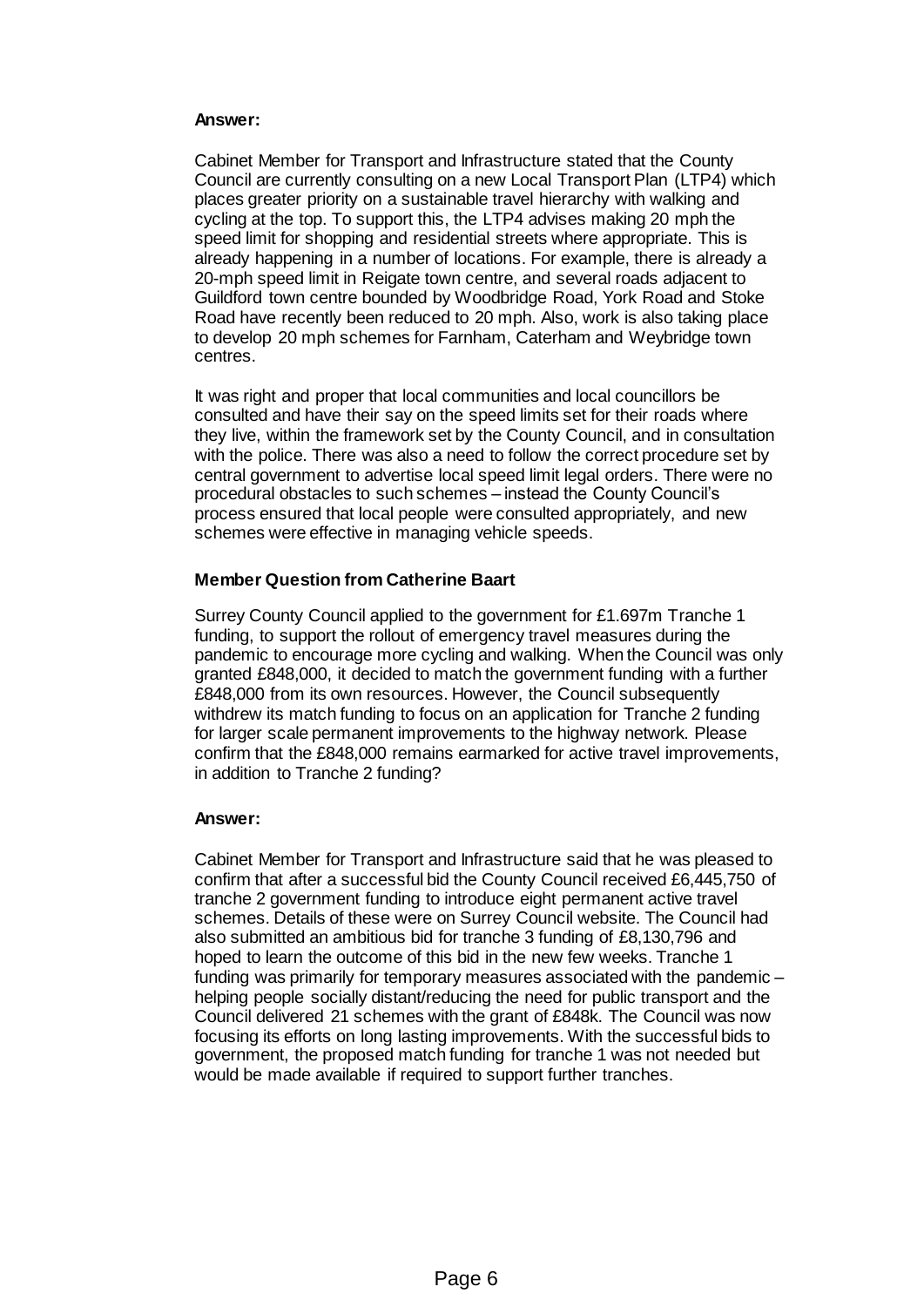## **Public Question from Paul Kennedy, Mole Valley District Councillor for Fetcham West**

I am grateful to Andrew Matthews for submitting his petition to the Committee asking Surrey County Council to respond to the current consultation on future rail services by South Western Railway (SWR), in partnership with Network Rail and the Department for Transport, by calling on them to:

- a) abandon proposals to make permanent cuts from December 2022 to SWR rail services via Epsom and Mole Valley;
- b) restore SWR rail services via Epsom and Mole Valley to pre-pandemic levels as soon as conditions allow; and
- c) adopt a fairer and more joined-up approach to building back rail services via Epsom and Mole Valley.

In responding to his petition, and considering Surrey County Council's response, will you please bear in mind that:

- 1. A separate petition to SWR, Network Rail and the Department for Transport seeking the same three outcomes has now been signed by over 2,000 people online and on paper; this is the link to the separate petition,<https://www.mvld.org.uk/restoreourtrains> ;
- 2. SWR's claim to be maintaining 2 peak time trains per hour from each of Dorking and Bookham is in fact an hourly service supplemented by one extra morning train from Dorking, and a 45-minute gap at Bookham in the morning;
- 3. SWR's claim that just 5 passengers were using off-peak trains from Bookham in May 2019 ignored passengers who travelled through Bookham on trains between Guildford, Leatherhead and Epsom;
- 4. SWR's webpage on "Train and station overcrowding" dated 21<sup>st</sup> July 2021 identifies its services from Epsom and Mole Valley to Wimbledon and London Waterloo – those which it proposes to cut - as its busiest services:

## Busy services

Services through Stoneleigh, Worcester Park, Motspur Park & Raynes Park through to Wimbledon, Clapham Junction & Waterloo are currently the busiest in the morning peak. Please consider travelling on different services where possible. At Motspur Park and Raynes Park in particular, services from Chessington are likely to be quieter than services from Epsom." [https://www.southwesternrailway.com/plan-my-journey/coronavirus-train](https://www.southwesternrailway.com/plan-my-journey/coronavirus-train-crowding)[crowding](https://www.southwesternrailway.com/plan-my-journey/coronavirus-train-crowding) (link to train and station crowding information at South Western Railway website)

5. These proposals undermine all our efforts to restore jobs and local communities after the pandemic, promote active travel, secure adequate infrastructure for new housing, reduce traffic congestion and pollution, and fight climate change?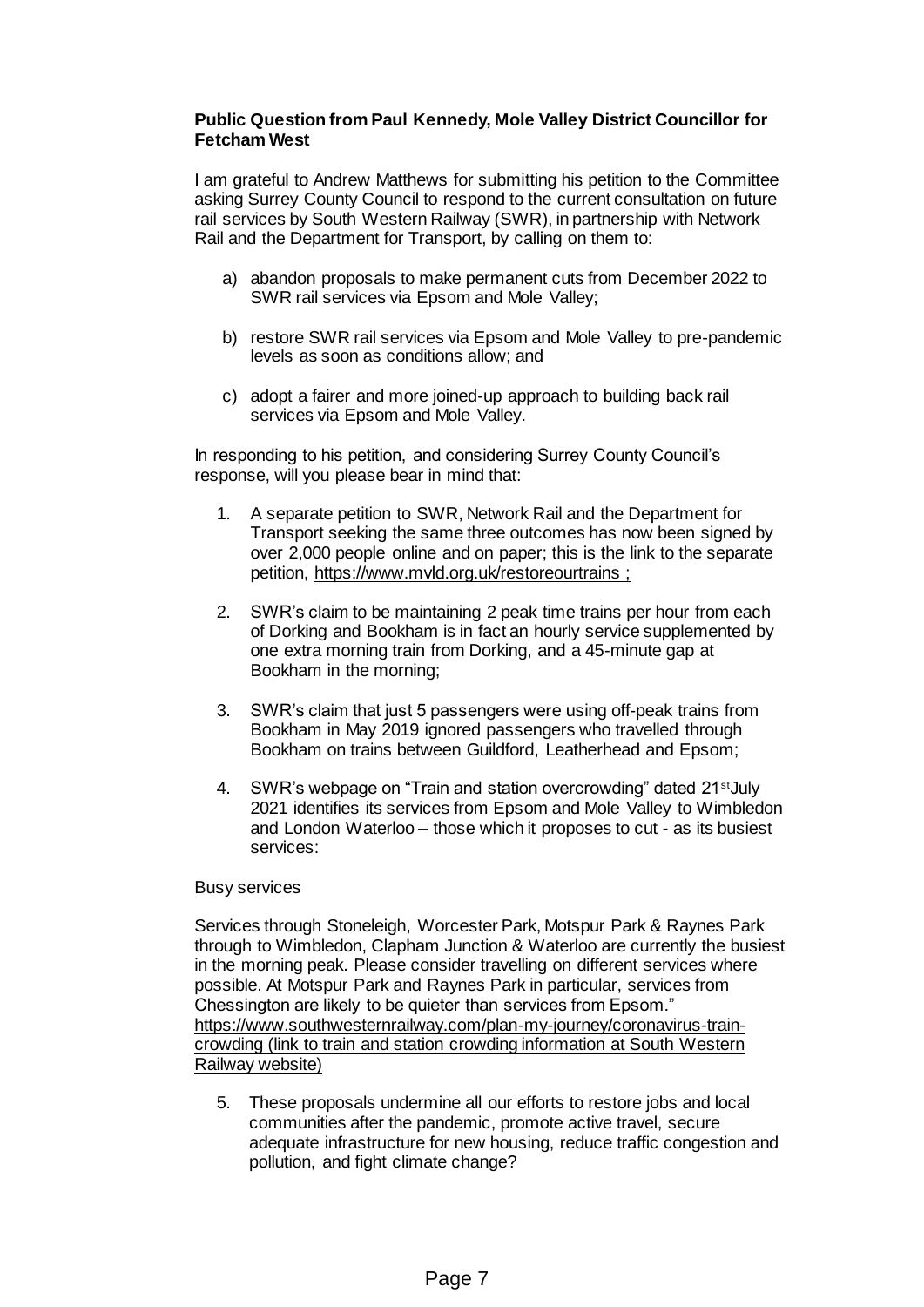## **Petition from Andrew Matthews**

The following petition about the Surrey County Council's response to South Western Railway (SWR) consultation was received from Andrew Matthews.

'We, the undersigned, call on Surrey County Council, as well as other Surrey councils, residents, businesses and community groups, to respond to the current consultation on future rail services by South Western Railway (SWR), in partnership with Network Rail and the Department for Transport, by calling on them to: a) abandon proposals to make permanent cuts from December 2022 to SWR rail services via Epsom and Mole Valley; b) restore SWR rail services via Epsom and Mole Valley to pre-pandemic levels, as soon as conditions allow; and c) adopt a fairer and more joined-up approach to building back rail services via Epsom and Mole Valley.'

*Responses to questions from Paul Kennedy and a petition from Andrew Matthews listed above were taken together under agenda item 5, South Western Railways Timetable Consultation, as they related to the same topic.*

## **18/21 SWR TIMETABLE CONSULTATION [Item 5]**

#### **Witnesses:**

Matt Furniss, Cabinet Member for Transport and Infrastructure Lucy Monie, Director, Highways and Transport David Ligertwood, Passenger Transport Projects Team Manager

The Chairman welcomed the public question and a timely petition about the South Western Railways Consultation.

The Chairman invited the Cabinet Member for Transport and Infrastructure to respond. In his response, the Cabinet Member stated that he appreciated the concerns raised by the petitioners. He informed the Select Committee that he had raised similar concerns, along with the local MP, Chris Grayling, in a frank exchange with the train operator.

The Cabinet Member for Transport and Infrastructure added that he would formally be responding to the South Western Railway (SWR) consultation and that he had similar concerns to the ones raised in the public question and the petition before this Select Committee on this topic.

#### **Key points raised during the discussion:**

- 1. The report presented to the Committee outlined South Western Railway (SWR) undertaking a strategic review of their rail timetable with the aim of providing reliable train services to meet forecast future passenger demands and to offer value for money.
- 2. This review would consider service frequencies and train capacity, with changes planned to be introduced in December 2022. The proposed new timetable would, SWR stated, reflect the predicted changes to travel pattern because of the pandemic.
- 3. A consultation was launched on 31 July 2021 and would close on 19 September 2021. Ahead of any changes to services SWR were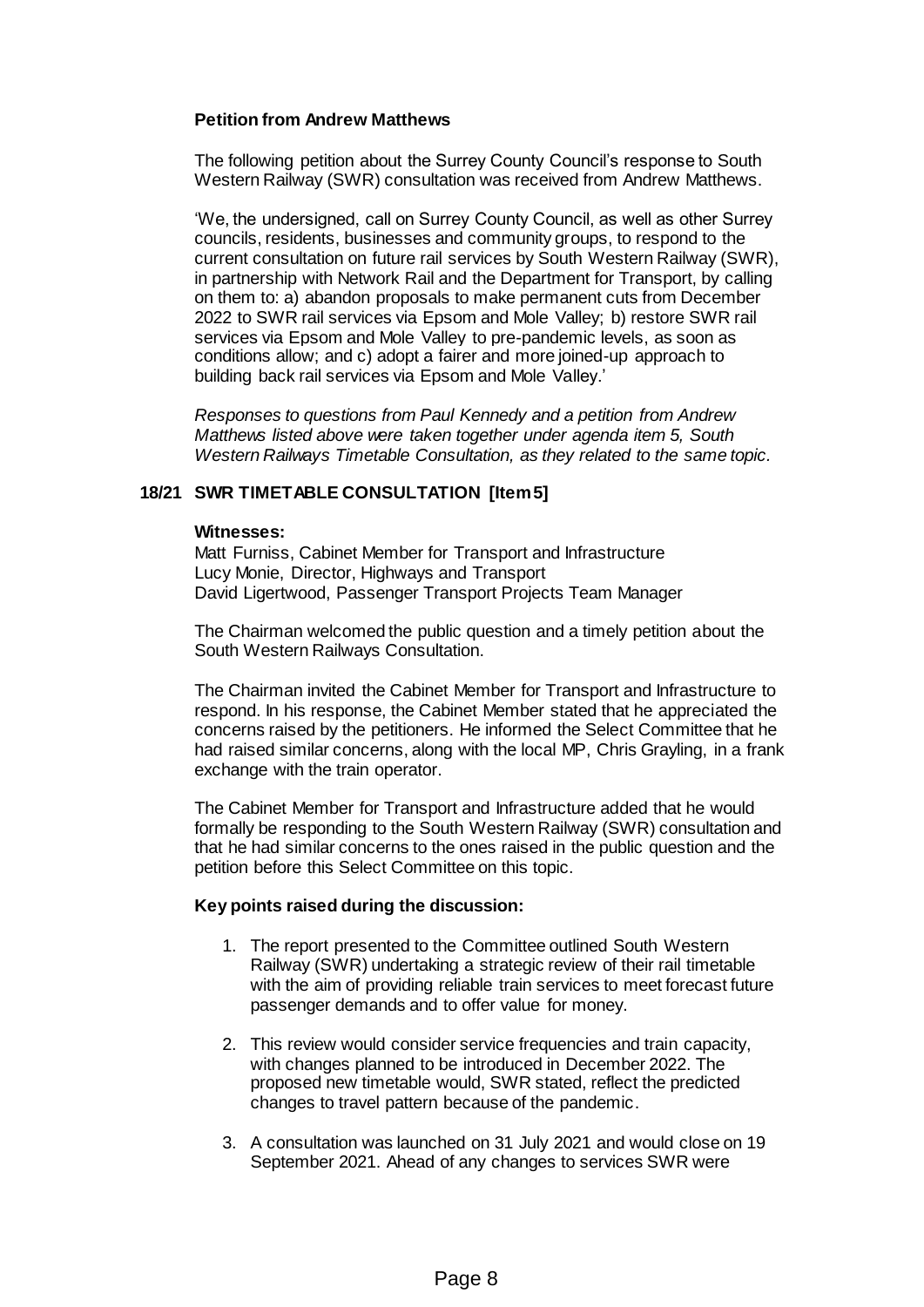seeking the views of stakeholders. The SWR December 2022 Timetable Consultation was appended as Annexe 1 of the report.

- 4. Surrey County Council as a key stakeholder had been invited to comment but did not have any direct control of the service.
- 5. Transport for the South East (TfSE), the sub-national transport body for the South East of England, had published a Transport Strategy. This focussed on economic, environmental, and social priorities and identifies the need for sustainable and attractive alternatives to the car, placing the passenger at the heart of the local public transport network, including more frequent rail services.
- 6. On 30 March 2021 the County Council's Cabinet adopted a New Rail Strategy for Surrey. This set out its future ambition and priorities for rail across the county. The New Rail Strategy supported the Council's objective of growing a sustainable economy, how it might help residents and businesses respond to changing demands, and also supported the Council's priority objective of enabling a greener future with net zero carbon a strong feature throughout.
- 7. The emerging Surrey Transport Plan set out a bold ambition on how to achieve a future-ready transport system that would allow Surrey to lead the UK with a low-carbon, economically prosperous, healthy, and inclusive county. The Surrey Transport Plan proposed a hierarchy of modes and the ambition to shift journeys from the private car to other more sustainable modes, including active travel and public transport.
- 8. SWR was seeking views on their proposals, particularly the proposed service reduction articulated in paragraph 17 and thereafter conclusions listed in paragraphs 18 to 20 of the report, for the rail network from December 2022. This December 2022 timetable had been informed by the experiences gained running the railway during the pandemic, customer feedback and the arrival of new rolling stock (90 new high capacity Arterio trains).
- 9. The Select Committee, in formulating their feedback and response to the proposals, considered the following key points:
	- The robustness and relevance of the data SWR had used to inform the draft December 2022 timetable service specification;
	- The impact on the communities affected by the proposed rail service reductions, particularly those where off-peak service would only be hourly;
	- The ability and flexibility within the rail network and SWR to respond to increased capacity needs should this be necessary, noting the historically long planning and implementation timescales for timetable changes; and
	- How these proposals align (or otherwise) with local and regional transport strategies and policies, the climate change and sustainable transport agendas, and housing growth.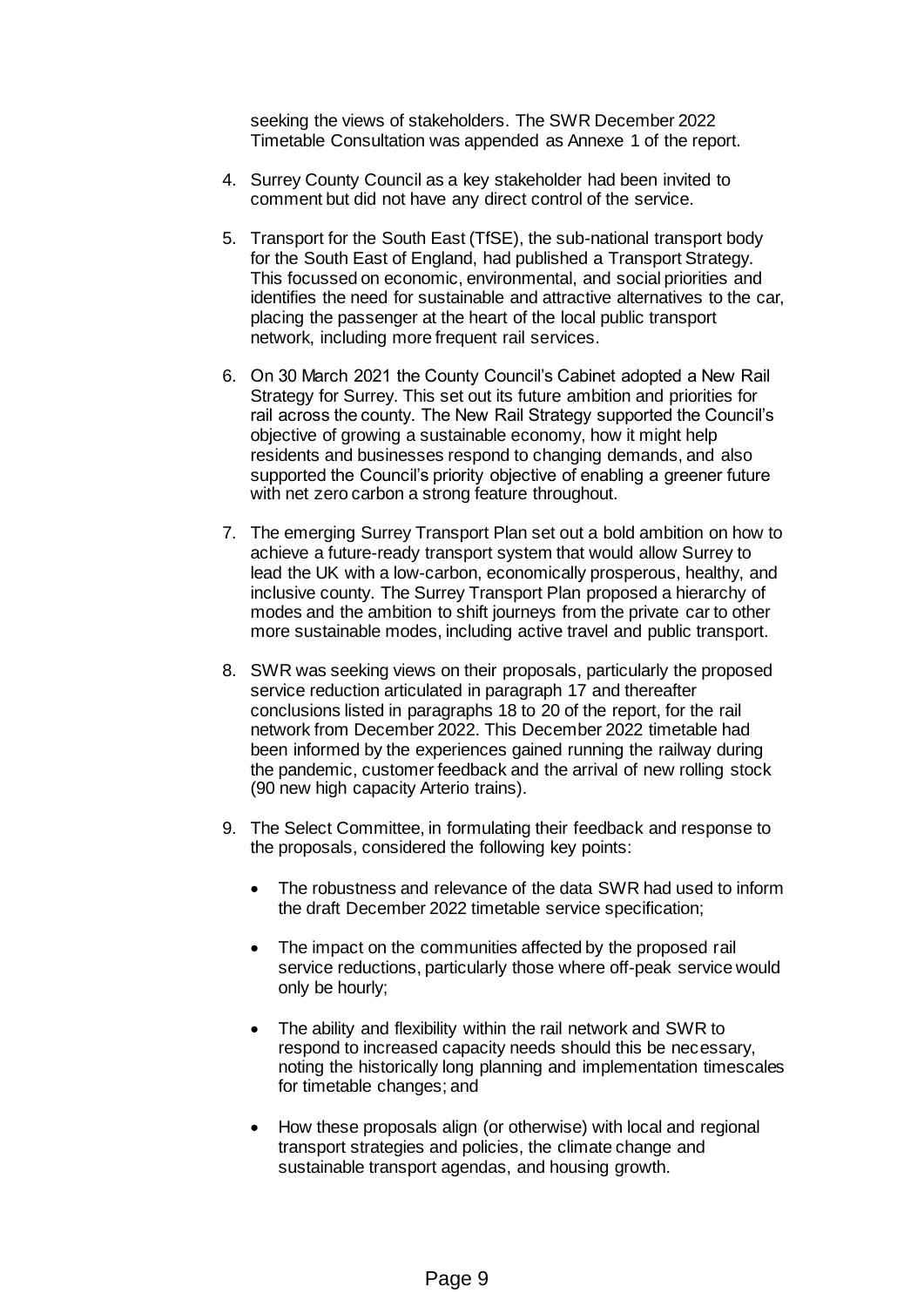10. In its deliberation to formulate its recommendations, the Select Committee carefully considered the public representations made to the Committee on this topic, responses provided at the meeting, and the key points listed in the report.

#### **Recommendations:**

The Select Committee recommends that the following key points are reflected in Surrey County Council's formal response to the South Western Railway (SWR) consultation:

- i. The Council challenges the rigour of the prediction of 60% prepandemic levels at peak periods in the proposed timetable. Should this prove too low, the prospect of the passenger over-crowding across the network (with health implications with continuing COVID) is alarming for Surrey residents.
- ii. Therefore, it is imperative that SWR develop a high level of flexibility to adjust the timetable at short notice in such circumstances.
- iii. The cuts to services run counter to the Council's emerging Local Transport Plan and its Climate Change Strategy, both of which actively seek to encourage people to use public transport at all times of the day.
- iv. At individual level, the extensive peak and off-peak reductions affecting stations in Epsom and Ewell and Mole Valley will cause considerable inconvenience and act as a perverse disincentive to rail travel in favour of the car. The Council also asks whether liaison has taken place with Southern who also serves this route. The County Council would like the service to remain at pre pandemic level and abandon this change.
- v. The Council welcomes the new rolling stock of ten car trains but notes that, despite this, peak hour seats in December 2022 will only be 86% of May 2019 levels. The Council would be disappointed if this results in even more passengers having to stand.
- vi. The Council has strong reservations as this proposal runs contrary to Surrey County Council's Climate Change targets and sustainable travel policies. In addition, there are serious concerns about fewer trains on Sundays, which hampers the service's ability to support the leisure provision and reduces availability during the peak time.

## **19/21 PROCUREMENT OF HIGHWAYS' TERM MAINTENANCE CONTRACT [Item 6]**

#### **Witnesses:**

Matt Furniss, Cabinet Member for Transport and Infrastructure Katie Stewart, Executive Director – Environment, Transport and Infrastructure Lucy Monie, Director, Highways and Transport Paul Wheadon, Business Improvement and Consultancy Team Manager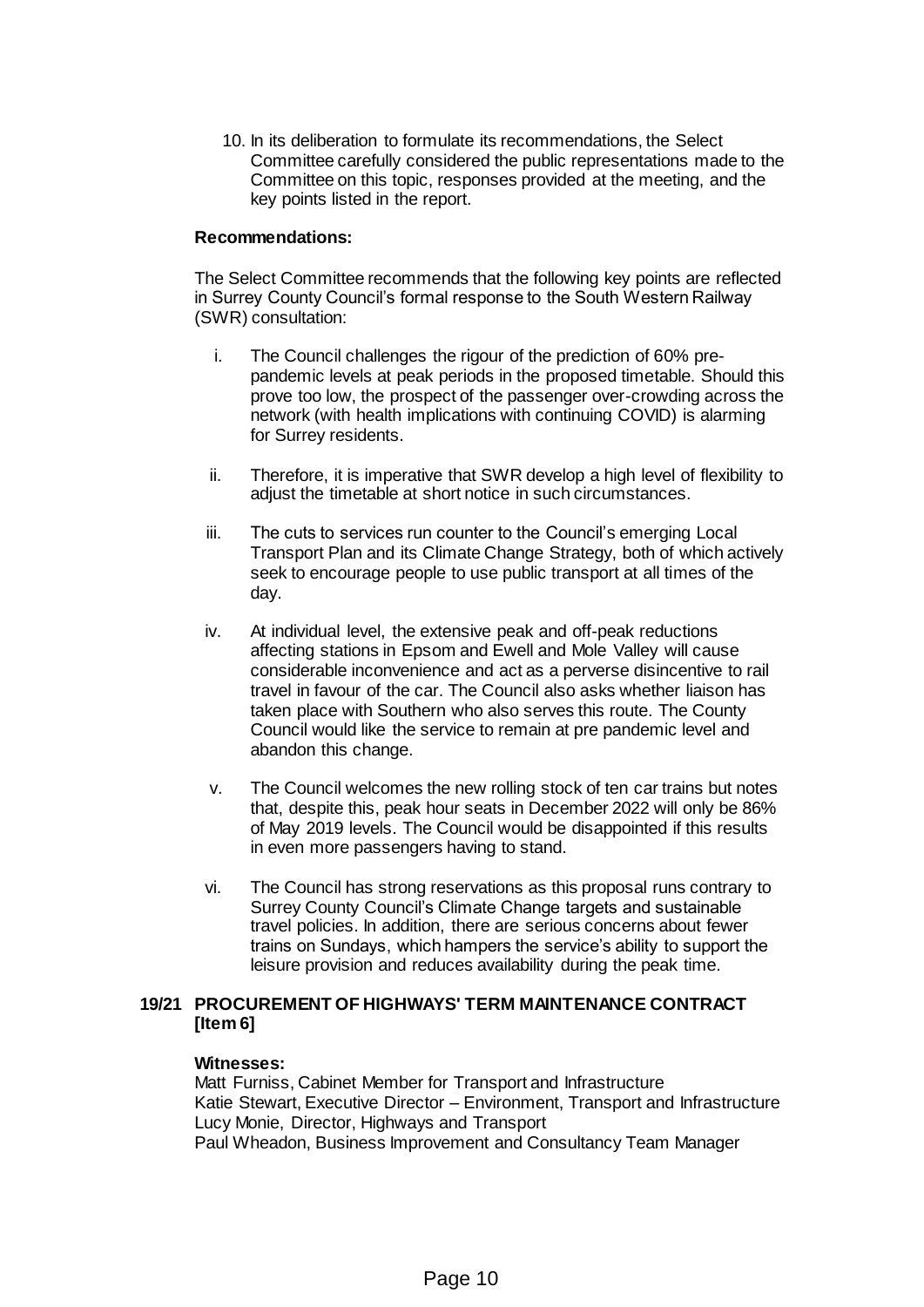## **Key points raised during the discussion:**

- 1. The Select Committee welcomed the report on the Procurement of the Term Maintenance Contract and some of the key features of the new arrangements scheduled to start in April 2022.
- 2. The questions posed by the Committee to Cabinet Members and officers, together with the report, provided a sound insight into how over the past 12 months, Surrey County Council had overseen an exhaustive, complex procurement process to drive the best outcomes in each of the bidder's tenders.
- 3. The Select Committee understood that Council had undertaken a Competitive Procedure with Negotiation (CPN) procurement exercise which allowed both the Council and bidders to discuss and develop their proposals in several stages, allowing open discussion and negotiation to enable each bidder to eventually put forward their best submission.
- 4. This approach allowed the Council to test and improve each bidder's tender, giving confidence in the substance of the written submission, detailed scrutiny of the associated pricing to deliver those services, understanding of where risk pricing had been included, and allowing where appropriate - the reallocation of risk to reduce the artificial inflation of prices.
- 5. The Select Committee noted that the process to finalise the new contractor was to formally conclude soon with a report for the Cabinet at its next meeting, to approve the award of the Term Maintenance Contract to the successful bidder. Confidential information about this process and the name of the successful provider had been shared with the Members of the Select Committee privately before this meeting. The Committee was grateful to the Cabinet Member for Transport and Infrastructure for this commitment to collaborative working.
- 6. The Select Committee was reassured to learn that following the awarding of the contract, the Council would work with the successful contractor's senior management teams to implement their mobilisation plan. Also, a communication plan would be developed and implemented to advise stakeholders on the award to the successful bidder.

## **Recommendations:**

While supporting the contents of the Report and the rigorous process leading to the award of the contract, the Committee recommends:

i. Timely and robust details of the specific improvements Surrey residents will be expecting from this new contract, particularly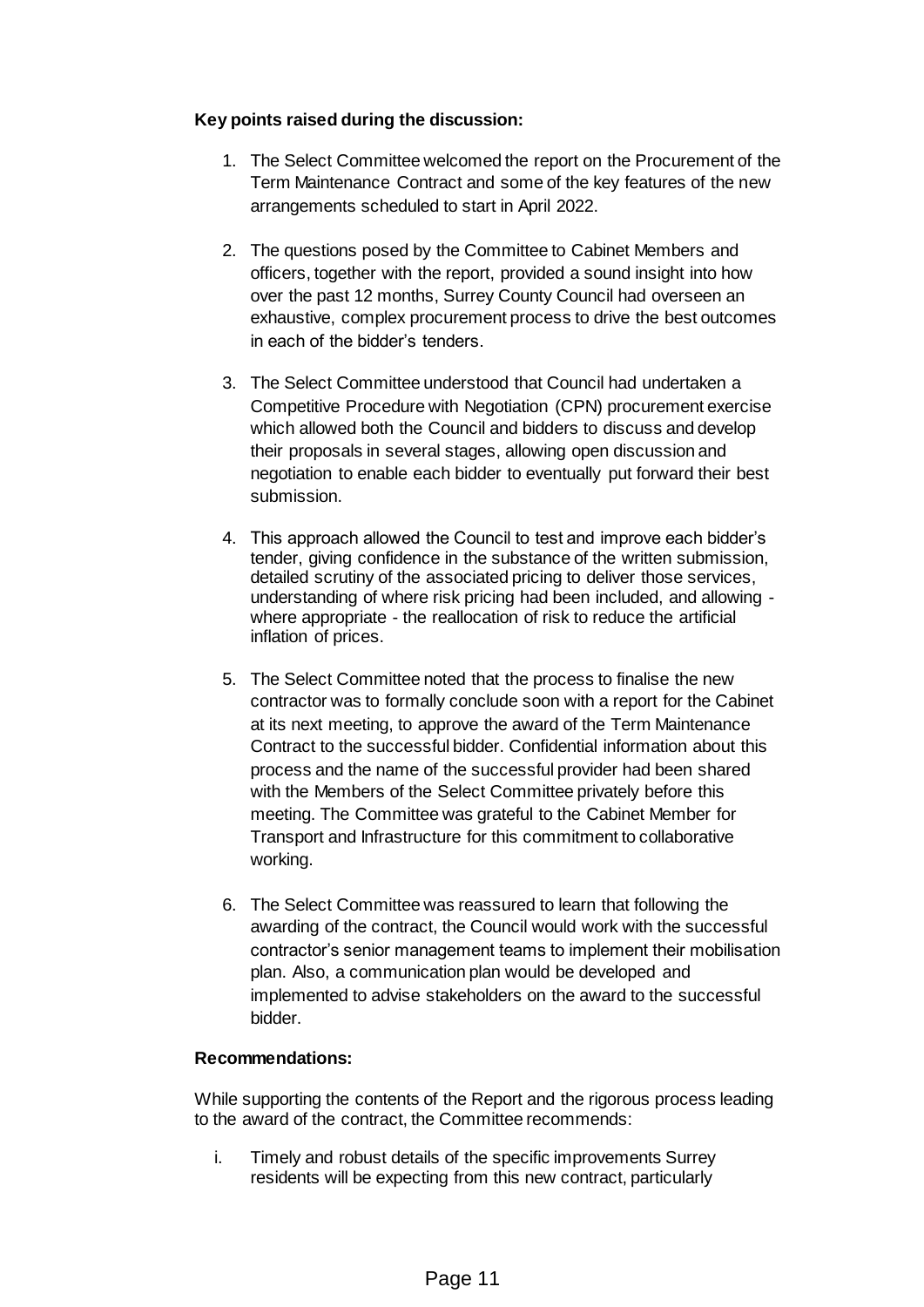regarding the reporting of and quality of work on potholes and other highways matters and the overriding importance of 'Right First Time'.

- ii. Early publication of the chosen contractor's commitment to "improve engagement with residents" and improve communication with them on planned works etc. and collaboration more generally. This should also involve elected Divisional members. The Reference Group of Councillors which has been involved throughout the contracting process can play a constructive role in helping shape these.
- iii. That a robust process remains in place for the transition phase and initiated for mobilisation period.
- iv. That unannounced and random spot checks on a regular basis be considered as part of an effective contractual management process; the contract is easy to understand with strong governance and monitoring provisions for dispute resolution mechanism and in an unlikely termination scenario from Surrey County Council's perspective.
- v. More publicity/communication be considered for social value activities and projects undertaken as part of the new partnership.

## **20/21 BUSES BACK BETTER [Item 7]**

#### **Witnesses:**

Matt Furniss, Cabinet Member for Transport and Infrastructure Katie Stewart, Executive Director – Environment, Transport and Infrastructure Lucy Monie, Director – Highways and Transport Laurie James, Bus Service Planning Team Manager

## **Key points raised during the discussion:**

- 1. Officers introduced the item and outlined the key aspects of the report.
- 2. The Committee was informed of the Council's obligations in respect of the new National Bus Strategy, 'Bus Back Better'. A new national bus strategy, 'Bus Back Better', was published by government earlier in 2021.
- 3. In summary, Bus Back Better required a local authority to consider its role in encouraging more people to travel by bus post-COVID-19 and set out aspirations for bus services that were more frequent, more reliable, easier to understand and use, better-co-ordinated, with understandable fare structures and with high quality information for passengers.
- 4. To achieve the desired aims of the strategy and to be eligible to access further government Covid-19 support funding for bus services and a share of other new funding from a £3bn national fund. Local Transport Authorities must agree to pursue either bus franchising or to develop an Enhanced Partnership with all local bus operators in their administrative area.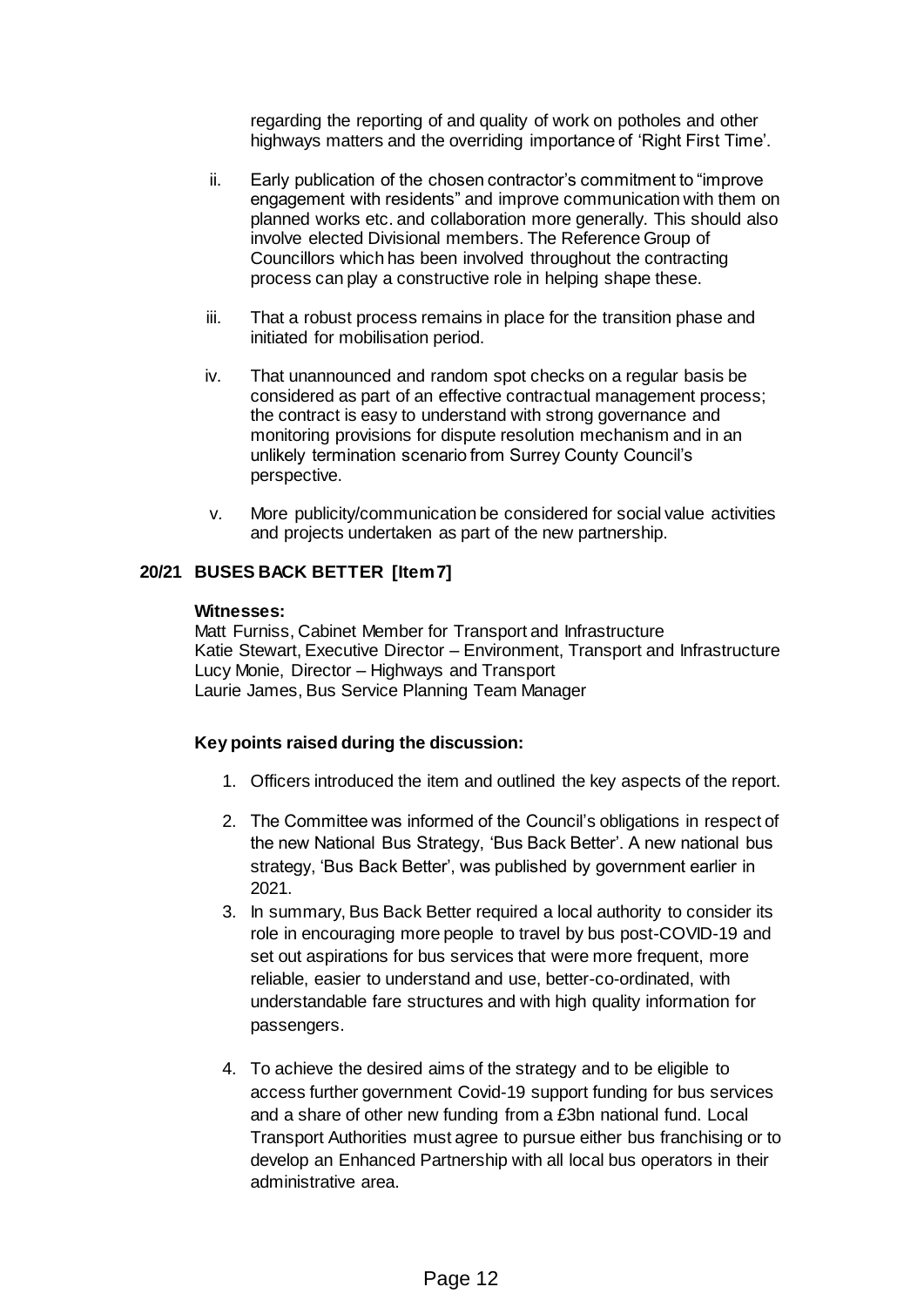- 5. The Council issued a formal Notice of Intent to the Department for Transport on 29 June 2021, which stated that it would introduce an Enhanced Partnership with bus operators, in accordance with section 138F of the Transport Act 2000.
- 6. To address carbon emission levels and to mitigate the national decline in bus patronage, which had been accelerated by the Covid-19 pandemic, central government recognised that action was required. It also acknowledges that of all public transport modes, buses were the most adaptable and change could take place relatively quickly.
- 7. In responding to Bus Back Better, there was a challenging requirement for Surrey County Council to create a Bus Service Improvement Plan (BSIP) by 31 October 2021.
- 8. A Local Transport Authority's BSIP needed to contain a range of aspirations and ambitions to make the bus travel option more attractive, including various initiatives. The BSIP needed to be developed in collaboration with bus operators, community transport providers, adjoining Local Transport Authorities and other stakeholders, and it would be guided by issues in connection with bus services that had been identified by residents' feedback. A BSIP would set out the local measures proposed for achieving the objectives of the national strategy and for encouraging greater bus use as part of the county's 'building back better' more sustainably.
- 9. The new National Bus Strategy and the proposed BSIP for Surrey needed to be aligned with several key themes from the new draft Surrey Transport Plan, in particular the proposed hierarchy of modes and the ambition to shift journeys from the private car to other more sustainable modes. Moreover, central to the Surrey County Council's response to Bus Back Better would be to highlight and cross-reference the strong linkages to the aims and ambitions of the Council's Greener Futures programme of work and the delivery of the Council's 2030 Community Vision.
- 10. The questions posed by the Committee, together with the report, provided a sound insight into how the Council would be responding strongly, positively and proactively to the challenge set by the Government in the Bus Back Better. Previous joint working with bus operators had seen large and joint investment in many parts of the county, with improvement programmes already being delivered, for example, in Camberley, Guildford and Woking. Other improvements were planned in Redhill, Reigate and the A23 corridor, building upon previous partnership work in these areas. This investment had seen significant improvements in passenger facilities, real time bus information, bus priority measures, joint ticketing schemes and zero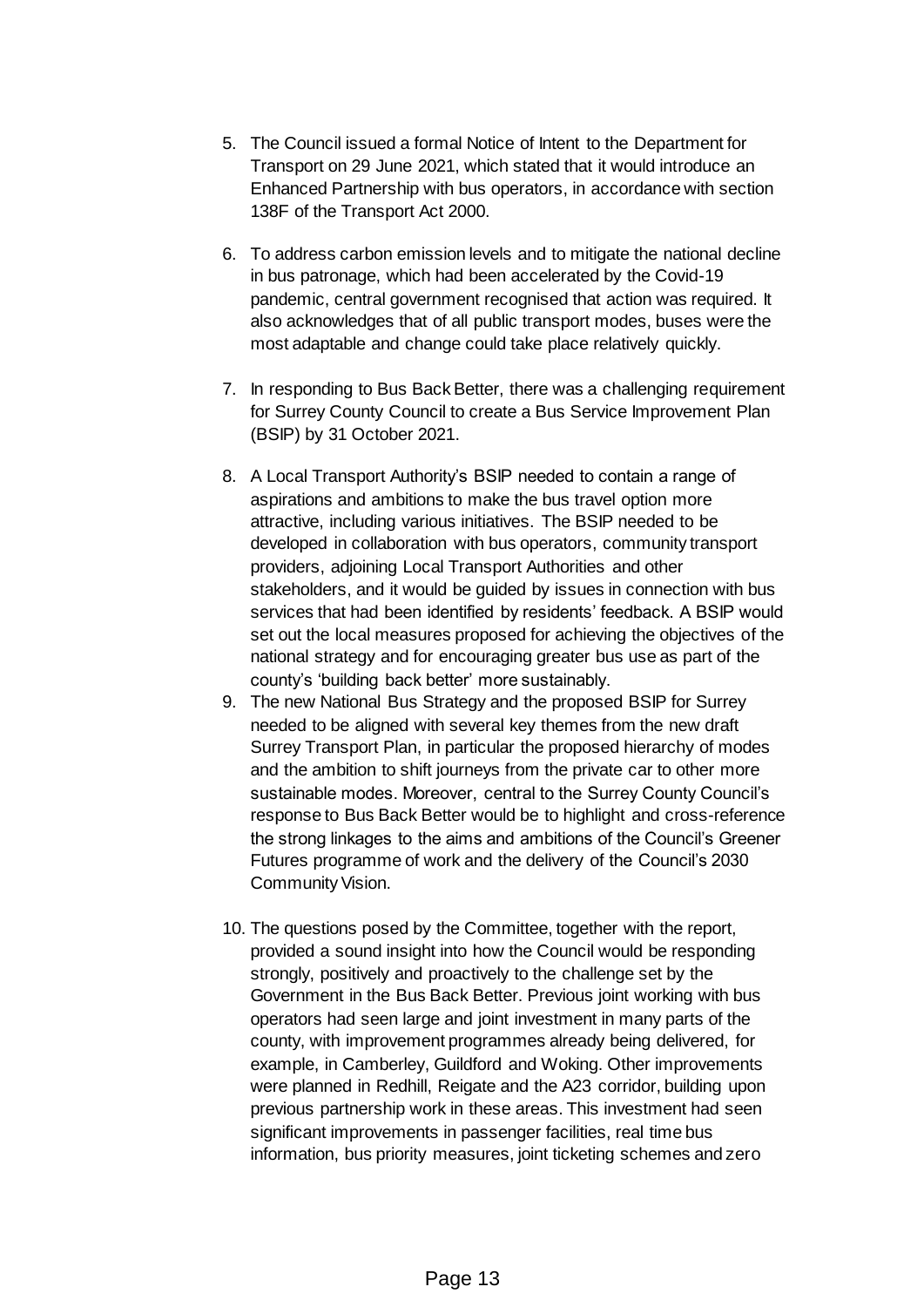emission buses, alongside enhancements to service frequencies and the introduction of some new services.

11. In Members' questions, the spotlight was put on the need for: discounted fares for family and young people; understanding and addressing the impact of school transport/buses in the strategy; converting all existing Surrey County Council buses to electric; implementing appropriate social value provisions; realistic yet challenging timescale and targets to increase bus passengers in both the short and long terms; improvements to bus shelters; introducing a single joined up bus fare across Surrey like the Oyster model in London; and contingency planning if no meaningful funding was forthcoming from the Government.

#### **Recommendations:**

Communities, Environment and Highways Select Committee support the County Council's intention to produce a Bus Service Improvement Plan and the creation of an Enhanced Partnership Scheme, both of which are a National Bus Strategy requirement and commends the extensive range of ambitious initiatives contained in the Report, while also recommending that:

- i. Serious consideration be given to reducing bus fares (at least on some routes to begin with) as stipulated in the Government's Policy document and in order to make bus travel for Surrey residents a more viable and better value option compared to driving a car.
- ii. Family discount and other concessions (U18s, U16s, etc.) bus fares be considered as part of the Bus Service Improvement Plan (BSIP).
- iii. Any app for passengers includes information on the location of the expected service and the next available bus on the map.
- iv. The scope, terms of reference etc. for the Partnership Governance Board and the Stakeholder Reference Group are rigorously defined and delineated to help ensure the credibility and effectiveness of the Enhanced Partnership.
- v. Actively pursue the process, wherever possible, to make all Surrey buses to run on non-fossil fuel.
- vi. Better communication, awareness and publicity campaign as part of the wider Greener Future piece.

## **21/21 POLICY ON THE USE OF SAFETY CAMERAS IN SURREY [Item 8]**

#### **Witnesses:**

Matt Furniss, Cabinet Member for Transport and Infrastructure Lucy Monie, Director for Highways Duncan Knox, Road Safety and Sustainable School Travel Team Manager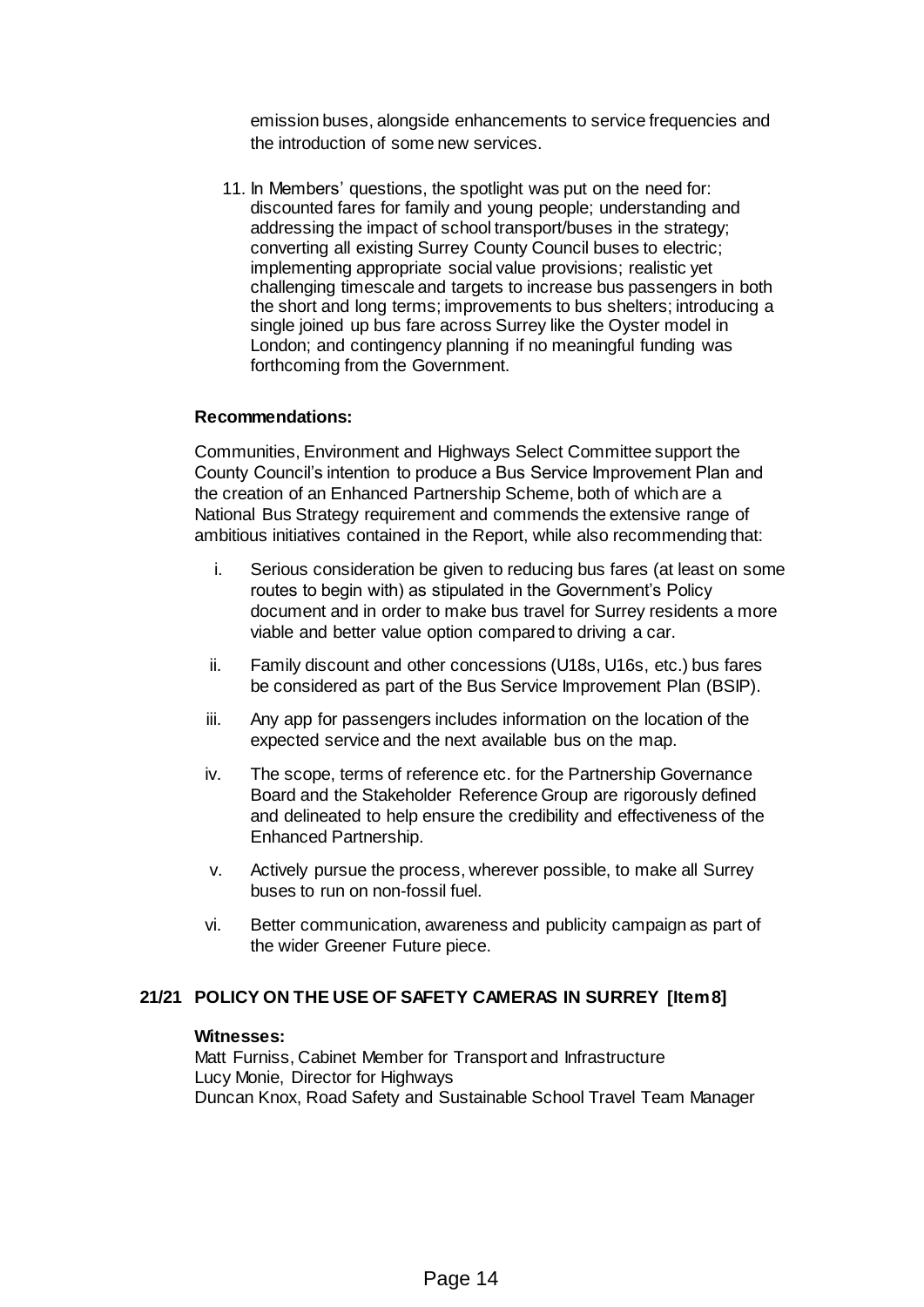## **Key points noted during the discussion:**

- 1. The Select Committee received a report outlining a new policy setting out the criteria and process that would be followed for investment in new safety cameras. Overall, Select Committee Members were very supportive of the scheme and appreciated the information provided to them in the report.
- 2. The questions posed by the Committee to Cabinet Members and officers, together with the report, provided insight into the key aspects of this update and proposed changes that included average speed, spot speed, red-light and combination cameras. While road casualty hotspots would remain the top priority, the policy also set out the criteria for the use of safety cameras at other locations where there might not have been such a high level of collisions, but where excess speeds were a concern for the community.
- 3. In Members' questions, a spotlight was put on the ability of Members to use their divisional highways allocation to request the possible introduction of cameras at relevant local 'community concern' sites without unnecessary obstacles. Broader queries were also raised about the new Local Transport Plan and the ease of establishing 20 mile-per-hour zones, enforcement of moving traffic offences and heavy good vehicles.

## **Recommendations:**

The Select Committee supports the proposed revisions and specifically endorses the creation of the "community concern" sites that may become eligible for cameras but cautions that:

- i. Any unrealistic expectations among residents are not raised about new average speed cameras.
- ii. In exploring alternative options before the use of cameras in "community concern" areas, these options themselves do not become a reason (costs etc.) resulting in no decision is ever reached.
- iii. Members should be able to request, wherever appropriate, spot cameras for a community concern site using their respective divisional highways allocation and other sources without unnecessary constraints.
- iv. A roadmap of the process and prioritisation of requests existing and new – be put in place and communicated accordingly to all relevant stakeholders.

## **22/21 RECOMMENDATIONS TRACKER AND FORWARD WORK PROGRAMME [Item 9]**

The Select Committee noted the Recommendation Tracker and the Forward